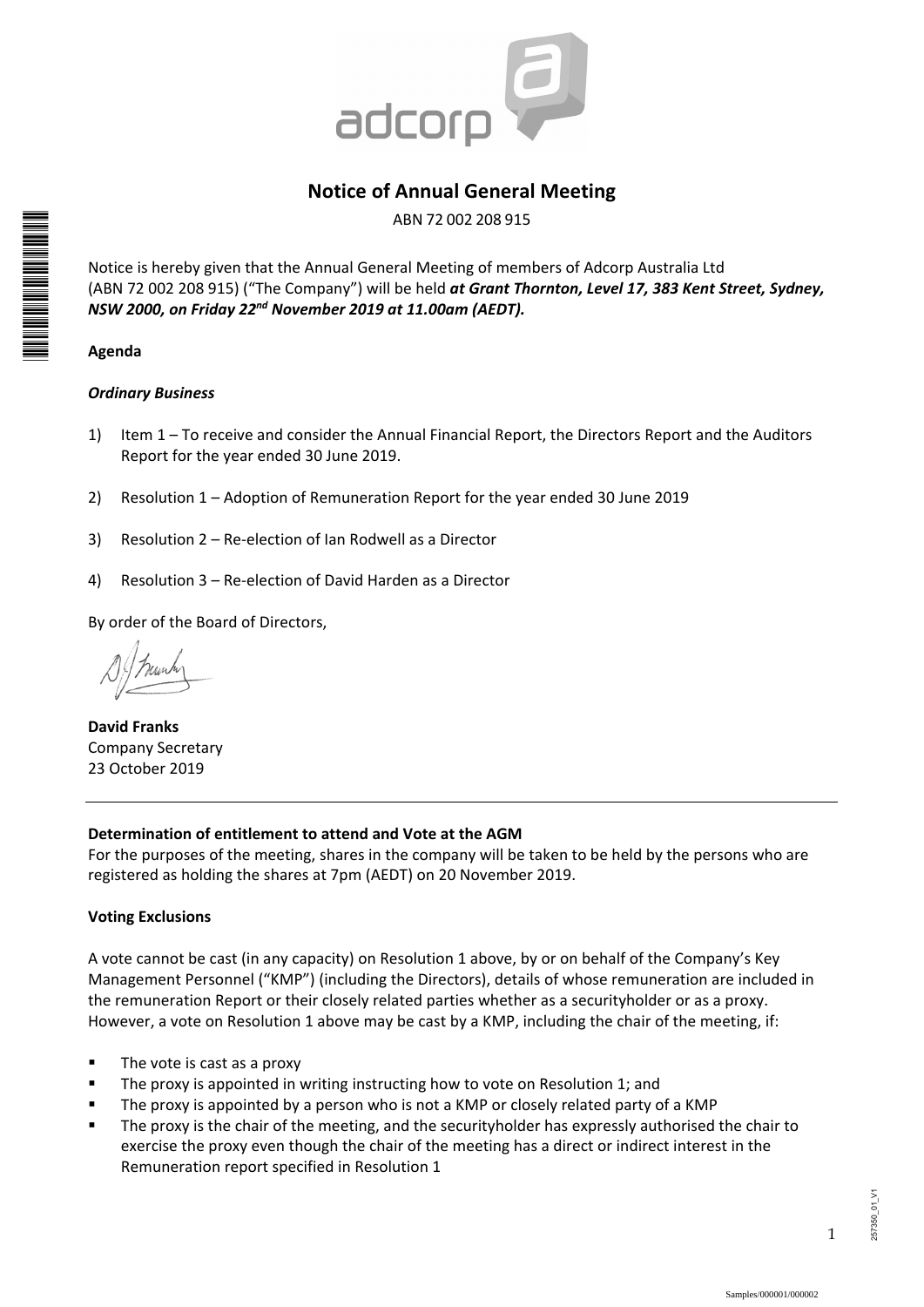

#### **Proxies**

A shareholder has the right to appoint a proxy, who need not be a shareholder of the Company. If a shareholder has the right to two or more votes, they may appoint two proxies and may specify the percentage of votes each proxy is appointed to exercise.

The proxy form must be deposited at the registry of the Company, Computershare Investor Services Pty Limited, located at Level 4, 60 Carrington Street, Sydney, NSW 2000, facsimile (within Australia) 1800 783 447 (outside Australia) 03 9473 2555; or at the Company's registered office Adcorp Australia Limited, Level 2, 309 George Street, Sydney, NSW, 2000; facsimile 02 8524 8700, no later than 48 hours before the start of the AGM. Any proxy form received after that time will be invalid for the scheduled meeting.

### **Explanatory Memorandum**

The notes below are provided to shareholders in relation to resolutions to be proposed at the Annual General Meeting to be held on Friday 22nd November 2019 at 11.00am (AEDT)

#### **1. Item 1 - Annual Financial Report**

The Corporations Act requires the following reports in respect of the financial year ended 30 June 2019 to be laid before the Annual General Meeting:

- Financial Report, which includes Financial Statements and Directors Declaration;
- Directors Report, which includes the Remuneration Report; and
- Auditors Report

Members will be given a reasonable opportunity at the AGM to ask questions and make comments on these reports and on the business, operations and management of the Company.

There is no requirement in the Corporations Act for Members to approve the Financial Report, the Directors report (other than the Remuneration report) or the Auditors Report.

### **2. Resolution 1 – Remuneration Report**

To consider, and if thought fit, to pass the following resolution as a non-binding resolution:

*"That for the purposes of section 250R(2) of the Corporations Act and for all other purposes, the Company adopts the Remuneration Report for the year ended 30 June 2019, as contained in the Annual Report of the Company for the year ended 30 June 2019."* 

The Remuneration Report:

- Explains Adcorp's policy and process for determining the remuneration of its executives and employees
- Addresses the relationship between executive remuneration and Company performance
- Sets out remuneration details for each director and each executive named in the remuneration report for the financial year ended 30 June 2019

The Directors recommend that the shareholders vote in favour of Resolution 1.

S250 (R) (2) of the Corporations Act requires that a company put a resolution to their members that the Remuneration report be adopted. The vote in this is advisory only and does not bind the Company nor the Board. At the prior year's AGM on 19<sup>th</sup> November 2018, the Remuneration Report for the year ended 30 June 2018, was adopted by a resolution of the members.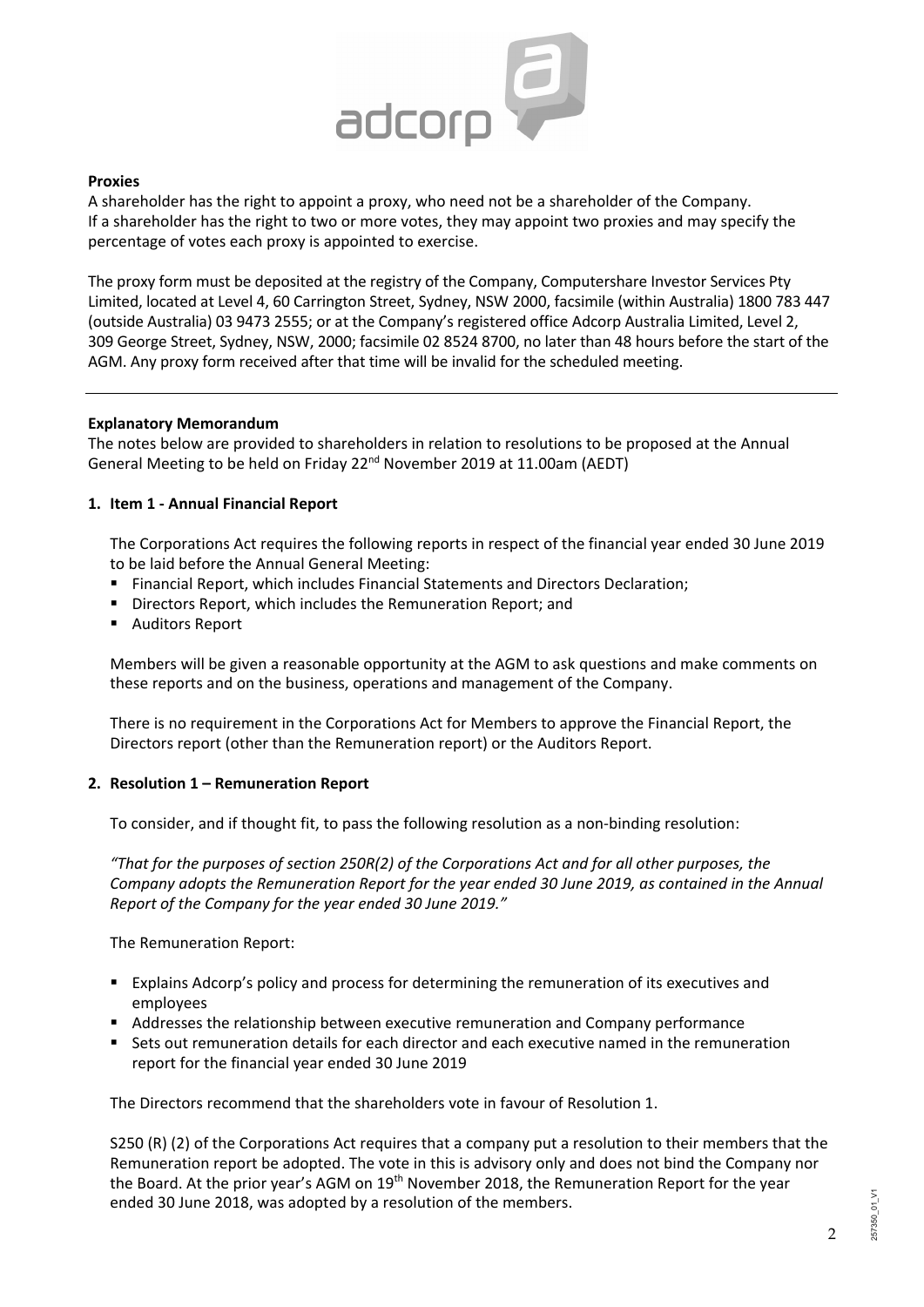

### **3. Resolution 2 – Re-election of Ian Rodwell as a Director**

To consider, and if thought fit, to pass the following resolution:

*"That In accordance with ASX Listing Rule 14.5 and Adcorp's Constitution, Ian Rodwell be re-elected as a director of the Company."* 

#### **4. Resolution 3 – Re-election of David Harden as a Director**

To consider, and if thought fit, to pass the following resolution:

*"That In accordance with ASX Listing Rule 14.4 and Adcorp's Constitution, David Harden be elected as a director of the Company."* 

#### **Explanatory Notes**

\* M0000112<br>M000112

#### **Resolution 2: Rotation and Re-election of Directors:**

Clause 12.9 of Adcorp's constitution requires that at each Annual General Meeting, the following directors automatically retire and are eligible for re-appointment:

- One-third of the directors; and
- Any director who will, at the next AGM, have held the office for more than 3 years

This clause does not apply to the Managing Director or any Alternate Directors.

- David Morrison was re-elected for a further term of three years at the AGM on 19<sup>th</sup> November 2018.
- David Harden stands for appointment under Resolution 3 at the AGM on 22<sup>nd</sup> November 2019.
- Ian Rodwell now stands for re-election at the AGM on 22<sup>nd</sup> November 2019.

As the founder of the business, Ian Rodwell leads the Board with a deep knowledge of the industry and the operations of Adcorp and is instrumental in leading change to return the company to profitability.

#### **Resolution 3: Re-election of Director appointed to fill a casual vacancy:**

Clause 12.5 of Adcorp's constitution requires that a Director appointed to fill a casual vacancy must retire at the following Annual General Meeting and will then be eligible for re-election.

David Harden was appointed as a Director on 2<sup>nd</sup> April 2019 to fill a casual vacancy following the resignation of Dean Capobianco.

Mr Harden is a Certified Investment Management Consultant and has over 25 years' experience as a global asset manager and securities analyst. Mr Harden has previously worked in senior management roles at St George Bank and the accounting firm Arthur Andersen. Mr Harden holds post graduate qualifications in Financial Markets, Applied Finance and Investment, as well as a Masters Degree in Business Administration.

3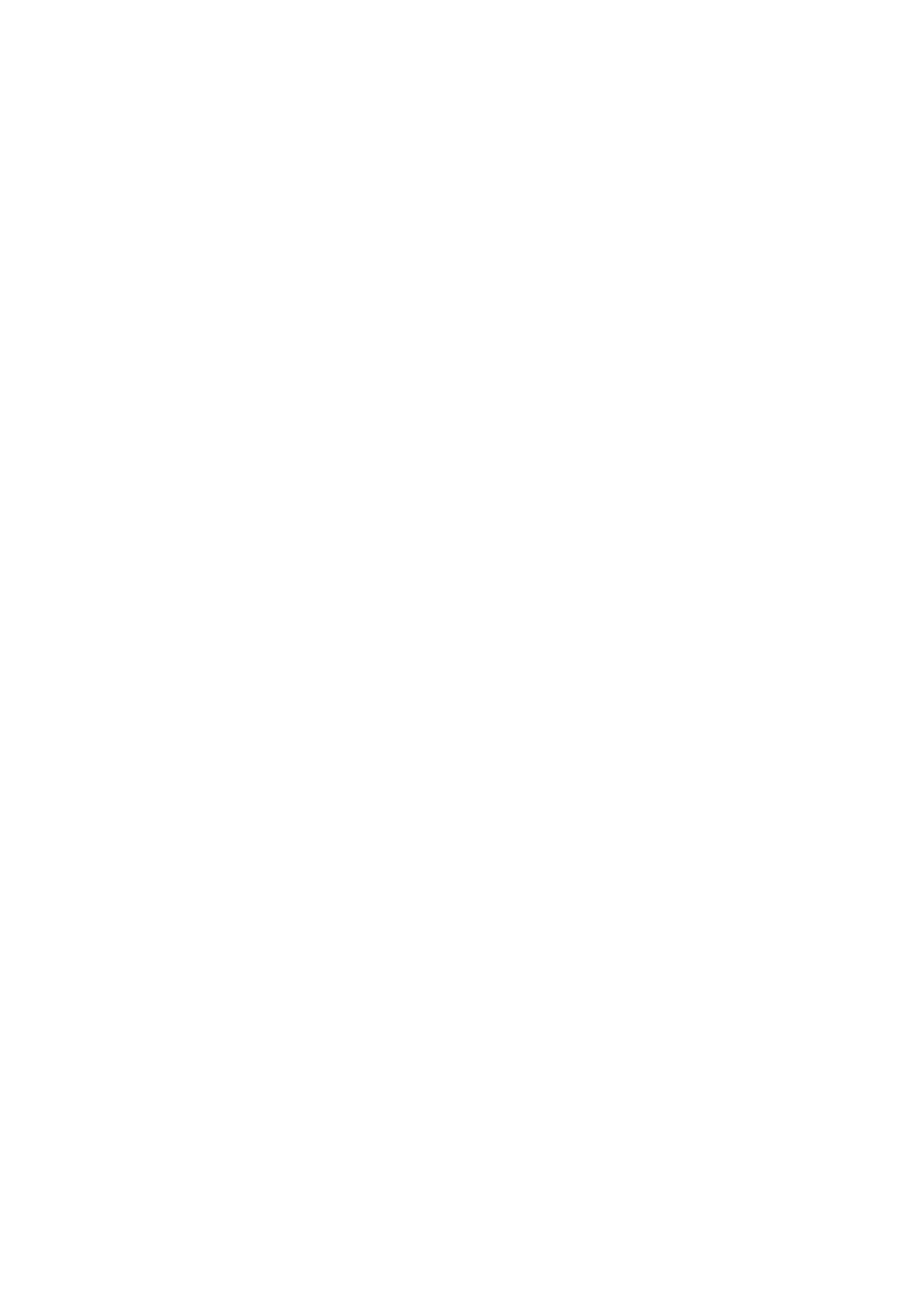

# **Need assistance?**



**Phone:** 1300 850 505 (within Australia) +61 3 9415 4000 (outside Australia)

**Online:** www.investorcentre.com/contact

AAU MR SAM SAMPLE FLAT 123 123 SAMPLE STREET THE SAMPLE HILL SAMPLE ESTATE SAMPLEVILLE VIC 3030



# **YOUR VOTE IS IMPORTANT**

For your proxy appointment to be effective it must be received by **11:00am (AEDT) on Wednesday, 20 November 2019.**

# **Proxy Form**

\*<br>\* London<br>Timografia

# **How to Vote on Items of Business Lodge your Proxy Form:**

All your securities will be voted in accordance with your directions.

#### **APPOINTMENT OF PROXY**

**Voting 100% of your holding:** Direct your proxy how to vote by marking one of the boxes opposite each item of business. If you do not mark a box your proxy may vote or abstain as they choose (to the extent permitted by law). If you mark more than one box on an item your vote will be invalid on that item.

**Voting a portion of your holding:** Indicate a portion of your voting rights by inserting the percentage or number of securities you wish to vote in the For, Against or Abstain box or boxes. The sum of the votes cast must not exceed your voting entitlement or 100%.

**Appointing a second proxy:** You are entitled to appoint up to two proxies to attend the meeting and vote on a poll. If you appoint two proxies you must specify the percentage of votes or number of securities for each proxy, otherwise each proxy may exercise half of the votes. When appointing a second proxy write both names and the percentage of votes or number of securities for each in Step 1 overleaf.

**A proxy need not be a securityholder of the Company.**

#### **SIGNING INSTRUCTIONS FOR POSTAL FORMS**

**Individual:** Where the holding is in one name, the securityholder must sign.

**Joint Holding:** Where the holding is in more than one name, all of the securityholders should sign.

**Power of Attorney:** If you have not already lodged the Power of Attorney with the registry, please attach a certified photocopy of the Power of Attorney to this form when you return it.

**Companies:** Where the company has a Sole Director who is also the Sole Company Secretary, this form must be signed by that person. If the company (pursuant to section 204A of the Corporations Act 2001) does not have a Company Secretary, a Sole Director can also sign alone. Otherwise this form must be signed by a Director jointly with either another Director or a Company Secretary. Please sign in the appropriate place to indicate the office held. Delete titles as applicable.

### **ATTENDING THE MEETING**

**If you are attending in person, please bring this form with you to assist registration.**

#### **Corporate Representative**

If a representative of a corporate securityholder or proxy is to attend the meeting you will need to provide the appropriate "Appointment of Corporate Representative" prior to admission. A form may be obtained from Computershare or online at www.investorcentre.com under the help tab, "Printable Forms".

**XX**

#### **Online:**

Lodge your vote online at www.investorvote.com.au using your secure access information or use your

mobile device to scan the personalised QR code.

Your secure access information is



**SRN/HIN: I9999999999 Control Number: 999999 PIN: 99999**

For Intermediary Online subscribers (custodians) go to www.intermediaryonline.com

**By Mail:**

Computershare Investor Services Pty Limited GPO Box 242 Melbourne VIC 3001 Australia

**By Fax:**

1800 783 447 within Australia or +61 3 9473 2555 outside Australia



**PLEASE NOTE:** For security reasons it is important that you keep your SRN/HIN confidential.